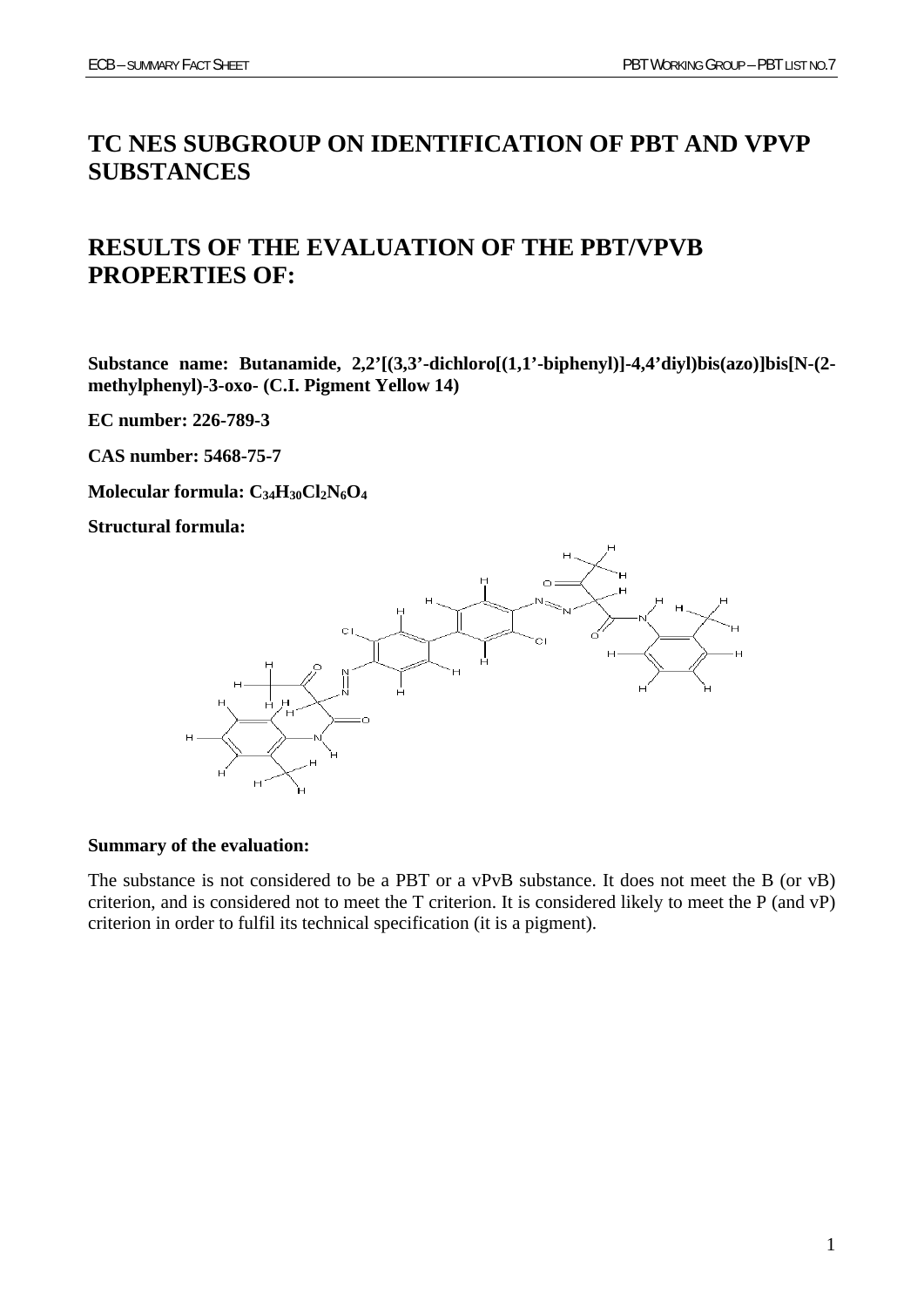# **JUSTIFICATION**

## **1 IDENTIFICATION OF THE SUBSTANCE AND PHYSICAL AND CHEMICAL PROPERTIES**

EC Number: 226-789-3 CAS Number: 5468-75-7

Name: 2,2'-[3,3'-dichloro[1,1'-biphenyl]-4,4'-diyl)bis(azo)]bis[N-(2 methylphenyl)-3-oxobutyramide] IUPAC Name: Butanamide, 2,2'[3,3'-dichloro[1,1'-biphenyl]-4,4'diyl)bis(azo)]bis[N-(2 methylphenyl)-3-oxo-

Molecular Formula:  $C_{34}H_{30}Cl_2N_6O_4$ Structural Formula:



Molecular Weight: 657.56

Synonyms: C.I. 21095, Pigment Yellow 14

## **1.1 PURITY/IMPURITIES/ADDITIVES**

No information given.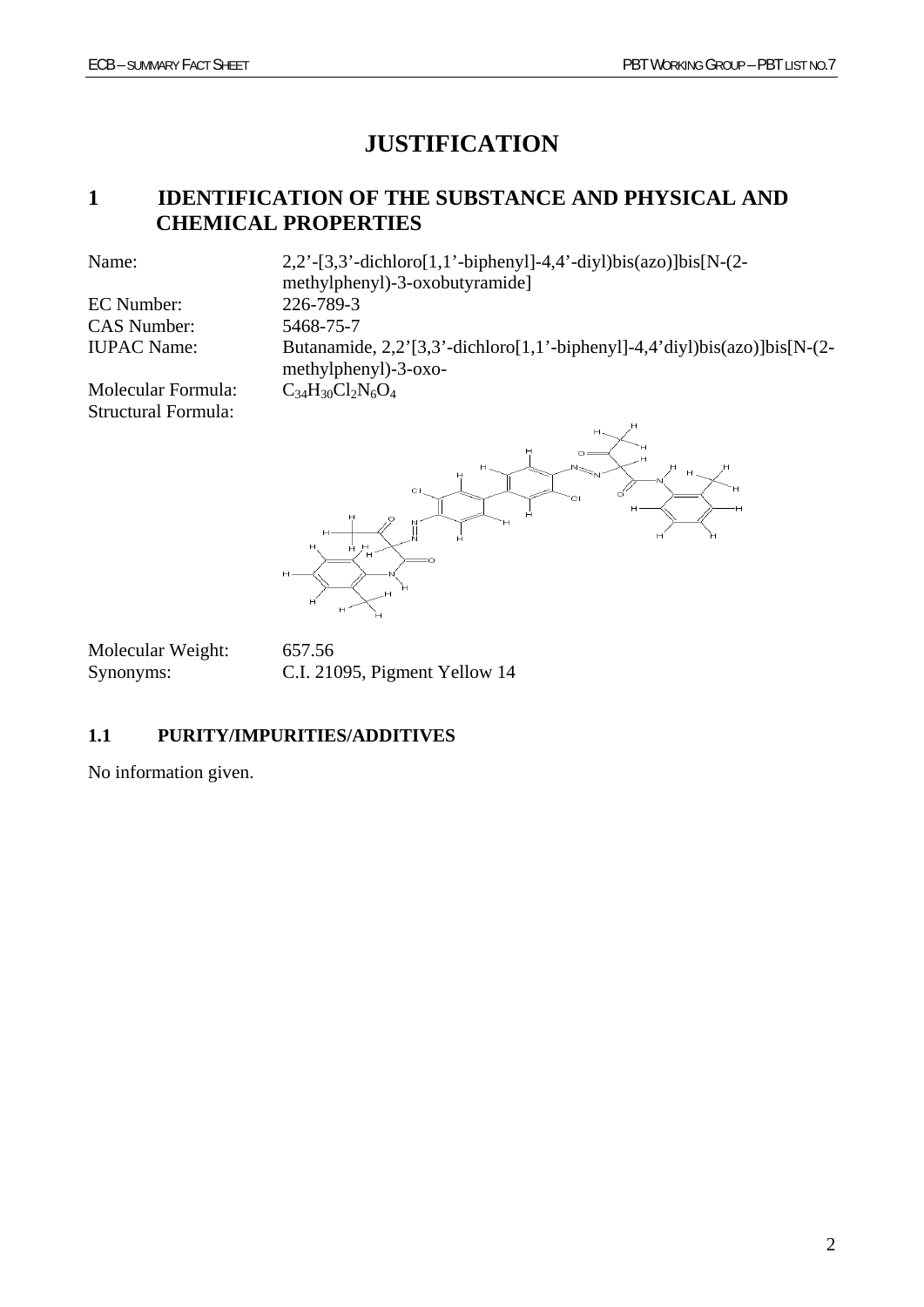## **1.2 PHYSICO-CHEMICAL PROPERTIES**

| <b>REACH</b> ref<br>Annex, § | <b>Property</b>                                       | <b>Value</b>                                   | <b>Comments</b>                                                                   |
|------------------------------|-------------------------------------------------------|------------------------------------------------|-----------------------------------------------------------------------------------|
| V, 5.1                       | Physical state at 20°C<br>and 101.3 KPa               | Solid                                          | <b>IUCLID</b> (2000)                                                              |
| V, 5.2                       | Melting freezing point                                | 349.8°C                                        | Calculated value (EPIWIN<br>v3.12                                                 |
| V, 5.3                       | Boiling point                                         | $890.3$ °C                                     | Calculated value (EPIWIN<br>v3.12                                                 |
| V, 5.5                       | Vapour pressure                                       | $2.7\times10^{-22}$ hPa at 25°C                | Calculated value at $25^{\circ}$ C<br>(EPIWIN v3.12)                              |
| V, 5.7                       | Water solubility                                      | Not soluble                                    | <b>IUCLID</b> (2000)                                                              |
|                              |                                                       | $2.5 \times 10^{-5}$ mg/l at 25 <sup>o</sup> C | Calculated value at 25°C using<br>estimated $log K_{ow}$ of 7.0<br>(EPIWIN v3.12) |
| V, 5.8                       | Partition coefficient n-<br>octanol/water (log value) | 7.0                                            | Estimated value at $25^{\circ}$ C<br>(EPIWIN v3.12)                               |
| VII, 5.19                    | Dissociation constant                                 |                                                |                                                                                   |

Table 1 Summary of physico-chemical properties

# **2 MANUFACTURE AND USES**

Not relevant.

# **3 CLASSIFICATION AND LABELLING**

This substance is not classified in the Annex I of Directive 67/548/EEC.

## **4 ENVIRONMENTAL FATE PROPERTIES**

## **4.1 DEGRADATION (P)**

#### **4.1.1 Abiotic degradation**

The calculated half-life for photo-oxidation of Pigment Yellow 14 in air is 3.7 hours. However, this substance will not be present in the air compartment due to its low volatility.

Pigment Yellow 14 is practically insoluble in water. Hydrolysis of the amide bond under environmental conditions is not likely. A half-life of  $> 1$  year was predicted using the HYDROWIN program (v1.67), but a hydrolysis study cannot be carried out as the current analytical method is not sufficiently sensitive to measure the dissolved portion of this substance.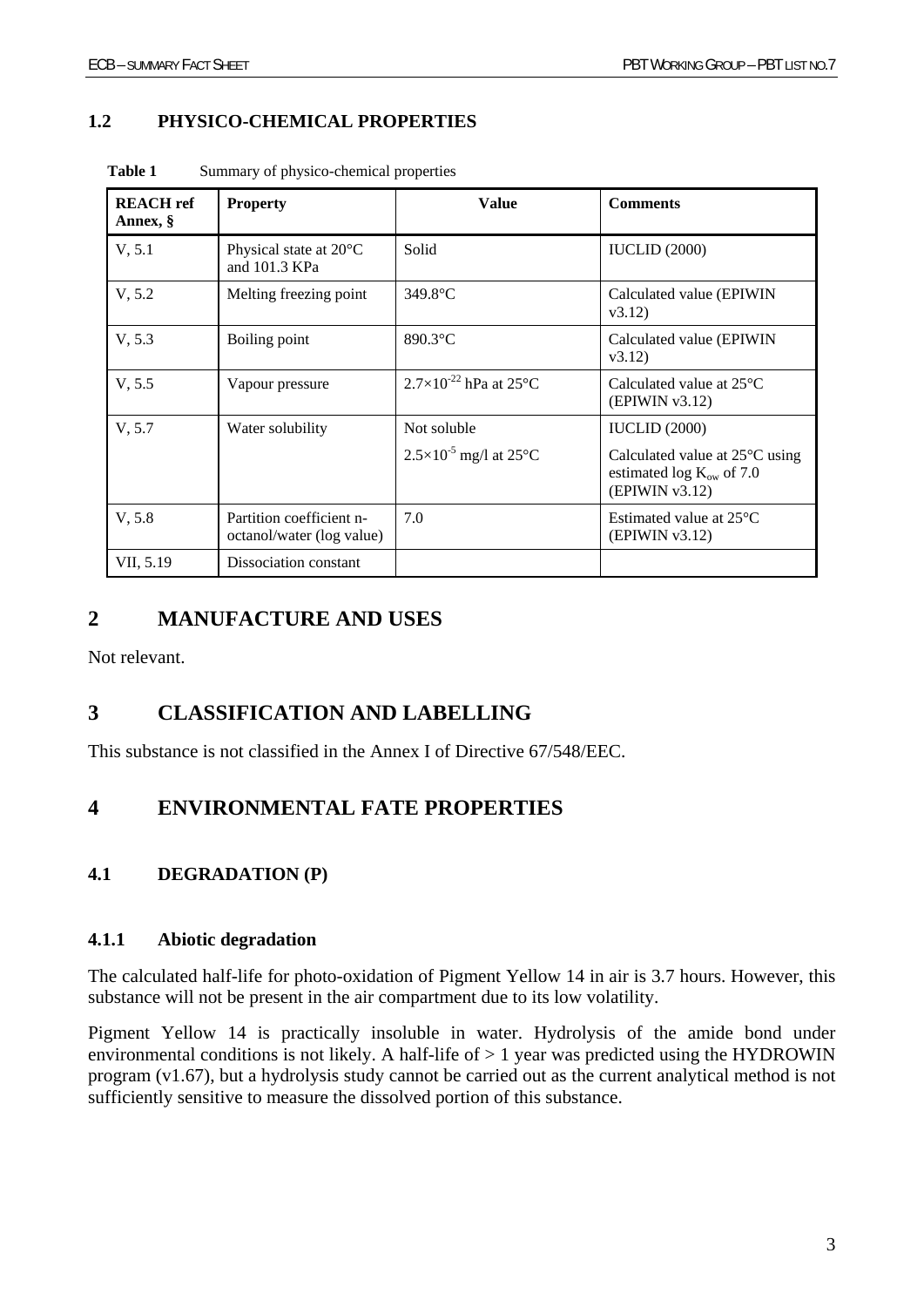### **4.1.2 Biotic degradation**

No biodegradation studies are available for this substance. It is predicted to be not readily biodegradable (EPIWIN v3.12).

#### **4.1.3 Other information 1**

Industry have agreed that this substance is likely to meet the P criterion in order to fulfil its technical specification (it is a pigment).

#### **4.1.4 Summary and discussion of persistence**

This substance is considered to be persistent in order to perform its technical function as a pigment. Industry have agreed that it is likely to meet the P criterion.

#### **4.2 ENVIRONMENTAL DISTRIBUTION**

- **4.2.1 Adsorption**
- **4.2.2 Volatilisation**

## **4.3 BIOACCUMULATION (B)**

#### **4.3.1 Screening data2**

A log  $K_{ow}$  of 7.0 (calculated at 25 $^{\circ}$ C) may indicate a high potential for bioaccumulation. However, there is some uncertainty in QSAR predictions at high log  $K_{ow}$  values. A BCF of 10 was calculated using the USEPA EPIWIN BCF-program v2.15.

Other properties are considered to be relevant to the consideration of bioaccumulation for such substances (Comber et al., 2005). The solubility in octanol has been measured as 0.09 mg/l. Comber et al. (2005) propose a cut-off value for octanol solubility of 0.002 \* MW mg/l, below which uptake to toxicologically significant levels is not expected. For a molecular weight of 657.56, this is a cutoff of 1.32 mg/l. The measured value is well below this and hence indicates that Pigment Yellow 14 is not expected to accumulate to significant levels.

#### **4.3.2 Measured bioaccumulation data3**

A fish BCF test on Pigment Yellow 14 shows a BCF of < 4.9. Only a summary of the study was available. A dispersant was used and the test concentrations were indicated to be 0.1 and 1.0 mg/l

 $\overline{a}$ 

<sup>1</sup> For example, half life from field studies or monitoring data

<sup>&</sup>lt;sup>2</sup> For example, log  $K_{ow}$  values, predicted BCFs

<sup>3</sup> For example, fish bioconcentration factor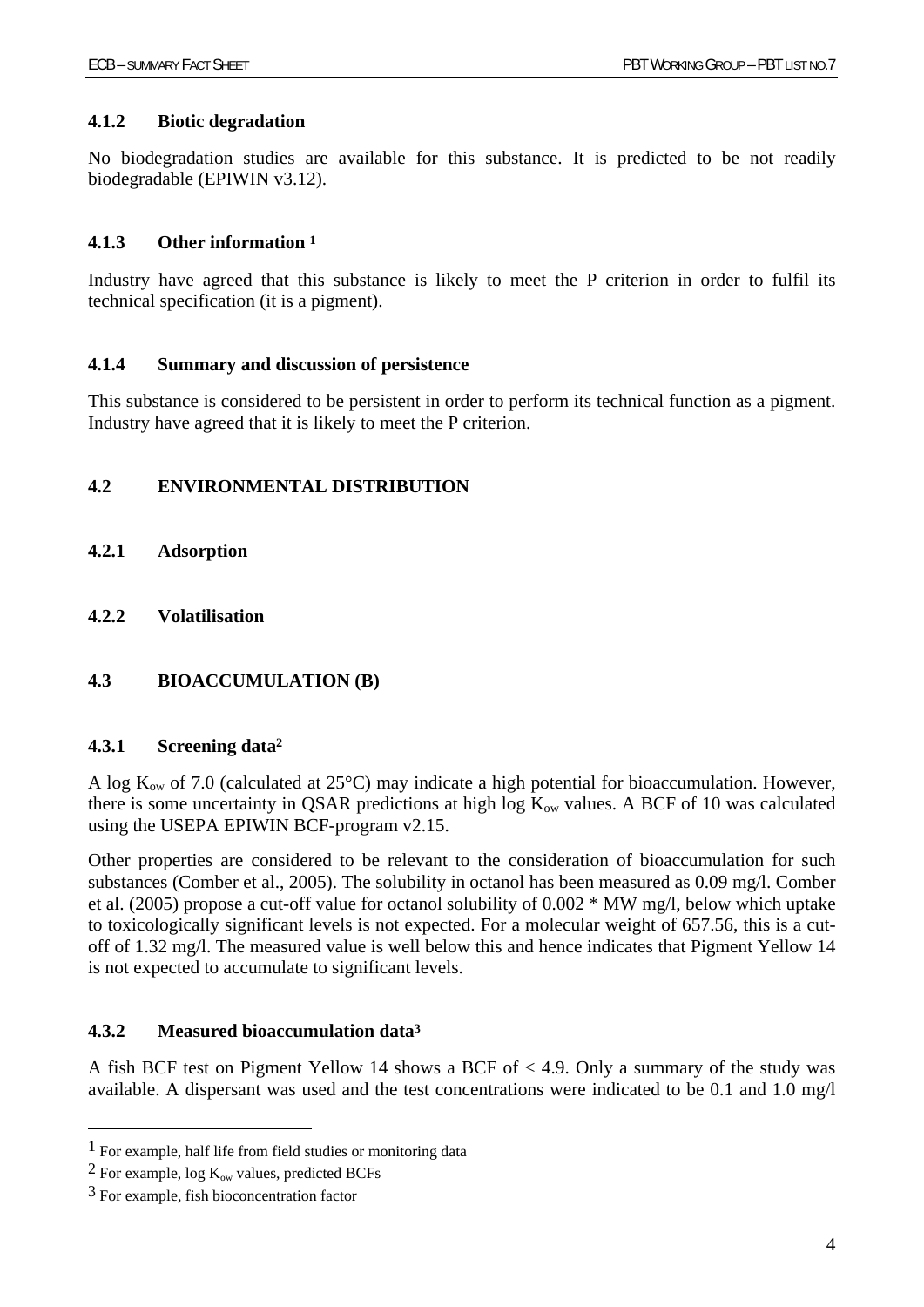and therefore above the likely water solubility of the substance. The quality of the test was not assigned due to the lack of available information.

### **4.3.3 Other supporting information4**

#### **4.3.4 Summary and discussion of bioaccumulation**

Although this substance has a high predicted log  $K_{ow}$  which may indicate high bioaccumulation, other properties are considered to be more relevant for this substance. The low octanol solubility is well below the cut-off for low accumulation proposed in Comber at al. (2005). The conclusion is that the substance has a low potential for bioaccumulation.

#### **4.4 SECONDARY POISONING**

## **5 HUMAN HEALTH HAZARD ASSESSMENT**

Data not reviewed for this report. The substance is not classified in Annex I and so has no classifications relevant to the T criterion.

## **6 ENVIRONMENTAL HAZARD ASSESSMENT**

No ecotoxicological data appear to be available on Pigment Yellow 14. Based on read-across to results of fish, Daphnia and algal studies on closely related substances (Pigments Yellow 12 and 83), this substance is considered unlikely to have effects on aquatic organisms at solubility.

## **7 PBT AND VPVB**

#### **7.1 PBT, VPVB ASSESSMENT**

Persistence: Pigment Yellow 14 is predicted to be not readily biodegradable (EPIWIN v3.12). The substance is considered to be persistent, meeting the P (and potentially the vP) criterion.

Bioaccumulation: although this substance has a high predicted log  $K_{ow}$  which might indicate a high potential for bioaccumulation, other more relevant properties indicate a low potential for bioaccumulation. In particular, the solubility in octanol is very low, 0.09 mg/l, and is well below the cut-off for significant uptake potential in Comber et al. (2005), which is calculated as 1.32 mg/l for this substance. The conclusion is therefore that the substance does not meet the B or vB criteria.

Toxicity: no ecotoxicological data appear to be available for Pigment Yellow 14. Based on readacross to results of fish, Daphnia and algal studies on closely related substances (Pigments Yellow 12 and 83), this substance is considered not to meet the T criterion.

Summary: Pigment Yellow 14 is considered to meet the P and vP criteria with a reasonable degree of confidence. However, it is considered not to meet the TGD B or vB criteria and read-across from

<sup>4</sup>For example, measured concentrations in biota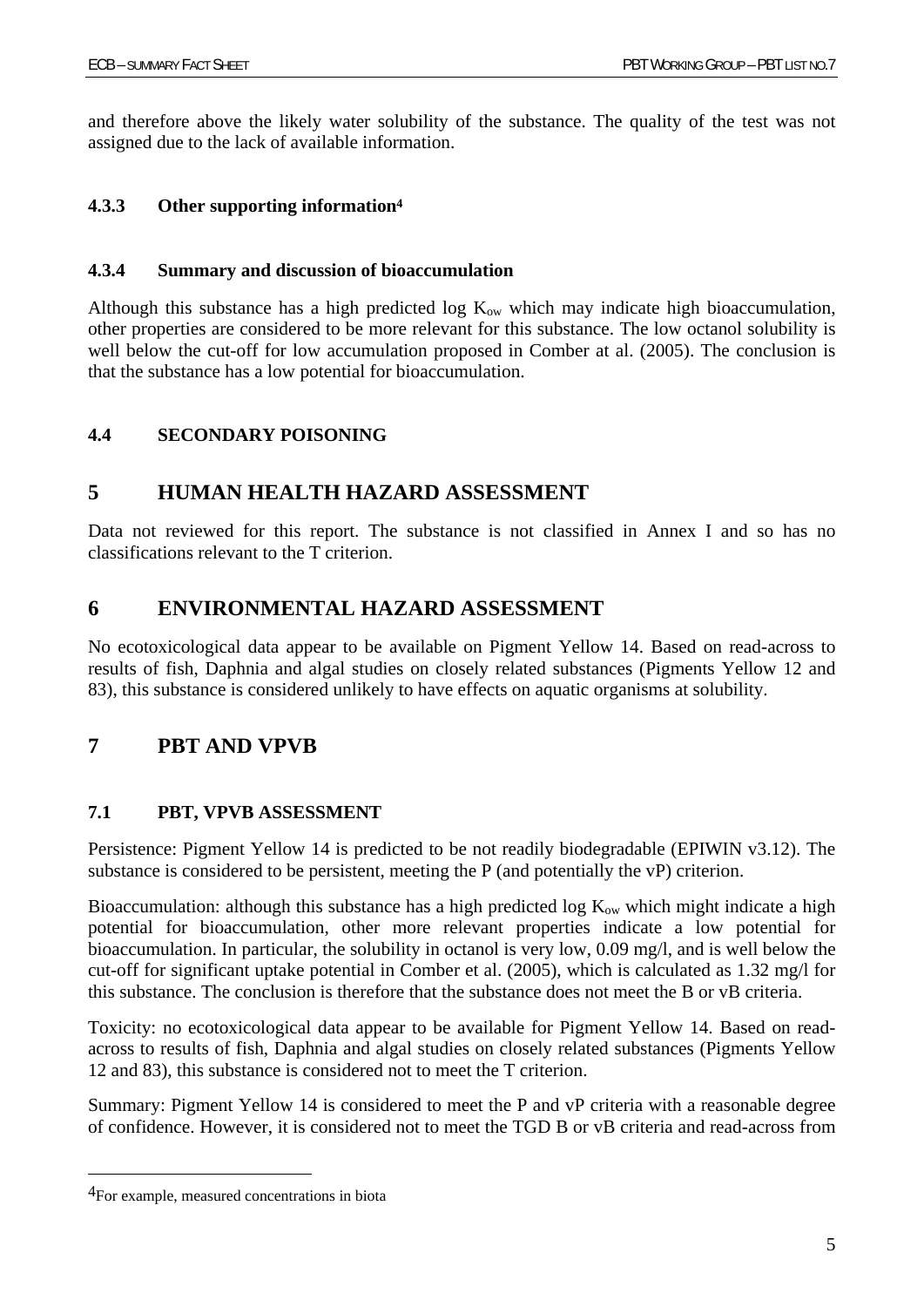related substances indicates it is unlikely to meet the T criterion. Therefore it is not considered a PBT substance according to the EU criteria.